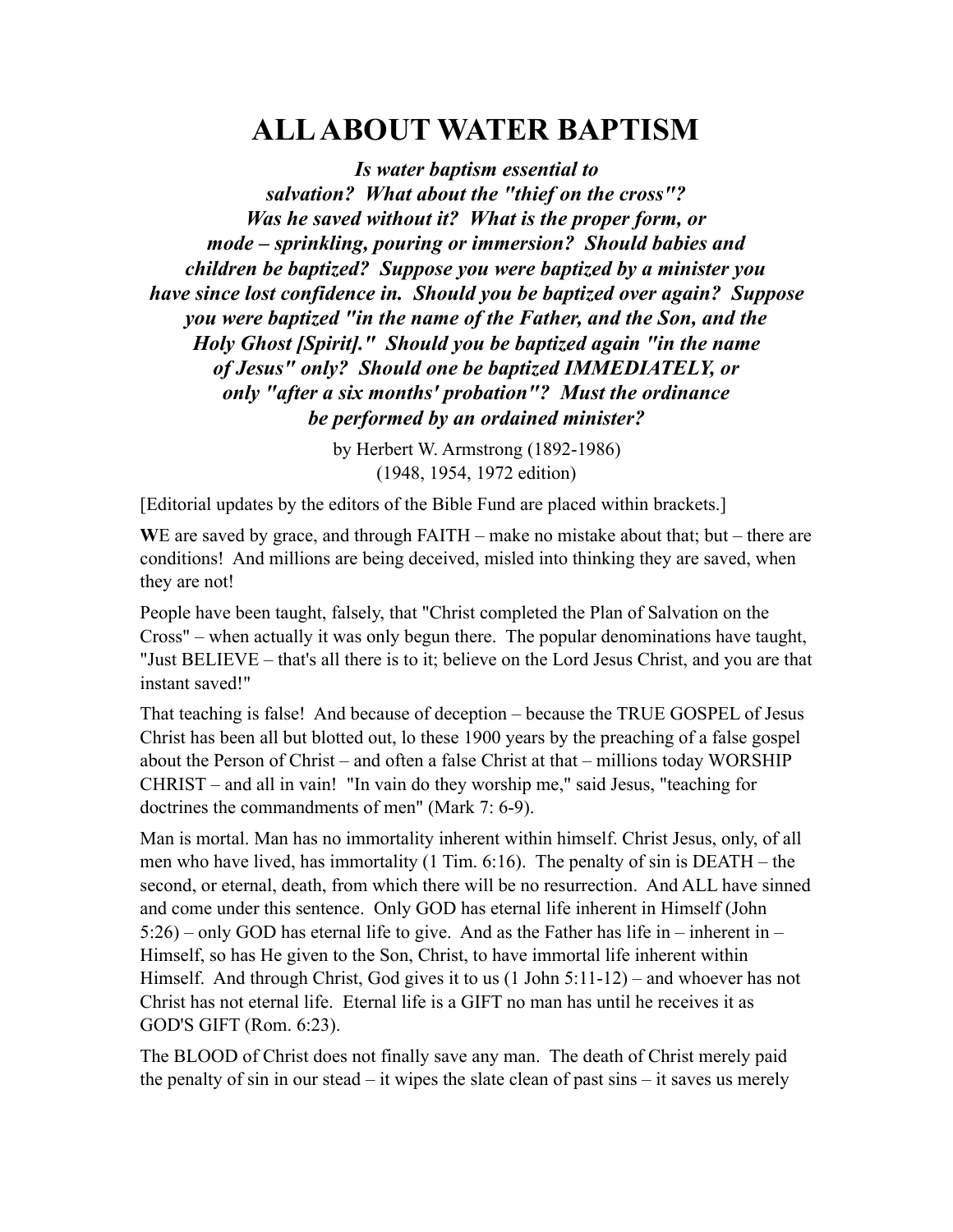from the DEATH PENALTY – it removes that which separated us from God and reconciles us to God.

But we are SAVED – that is, given immortal life – by Christ's LIFE, not by His death (Rom. 5:10). Christ is a living Saviour! He is not dead – He rose from the dead! We could never be saved by His blood alone, if He had not risen from the dead (1 Cor. 15:17-18).

We are mortal, without immortal life inherent in us, under penalty of eternal DEATH from sin – unless saved. To be saved, we must be born of God, who is a Spirit. We were born of human parents, and therefore we are human – flesh – dust – of the earth, earthy (John 3:3, 6; Gen. 2:7; 3:19; 1 Cor. 15:47-49). To be born of God, we must, first, now in this life, receive the impregnating LIFE – the Holy Spirit – from God. We are then merely begotten, spiritually – comparing to an unborn human babe still in its mother's womb – not yet really BORN. We then become merely HEIRS of the Kingdom – not yet inheritors.

Becoming converted means being CHANGED. When one receives the Holy Spirit of God, his whole viewpoint, his outlook, his purposes, goals, ways of thought – everything – becomes CHANGED! It is a renewing of the MIND – the Spirit of a sound mind. But he is as yet merely begotten. And, as the unborn babe must be fed, through the mother, and must develop and grow physically before it can be born, so the converted human, now spiritually begotten, must be fed on the spiritual food of GOD'S WORD, and must GROW SPIRITUALLY – must grow in grace and the knowledge of Christ as He reveals His knowledge through His Word (2 Pet. 3:18). He must OVERCOME the down-pull of his human nature and achieve self-discipline. He must learn PATIENCE, must grow in LOVE, FAITH, and UNDERSTANDING. He must do the WORKS of Christ; and, in this spiritual growth – this life of active service – he must ENDURE persecutions and afflictions and trials UNTO THE END.

It is only those who, during this Christian Spirit-begotten life, have grown in knowledge and grace, have overcome, have developed spiritually, done the works of Christ, and endured unto the end, who shall finally be given IMMORTALITY – finally changed from mortal to IMMORTAL at the time of the second coming of Christ (1 Cor. 15:53-54).

So, being, as we say, converted – receiving the Holy Spirit of God – is merely the beginning! Then begins a lifetime of LIVING under the GOVERNMENT OF GOD – by God's laws which express His will, instead of by self-will and desire.

A PERSON IS NOT EVEN BEGOTTEN OF GOD UNLESS HE IS CHRIST'S (1 John 5:12). AND HE IS NOT CHRIST'S UNLESS HE HAS RECEIVED THE HOLY  $SPIRIT (Rom. 8:9)$ . One is not even converted – spiritually begotten – not even STARTED on the way to final salvation, unless and until he RECEIVES THE HOLY SPIRIT FROM GOD! The question, then – how to make the first BEGINNING of becoming a Christian – how to START on the Christian life – which leads to eternal life – is how to thus be CHANGED and receive God's Holy Spirit!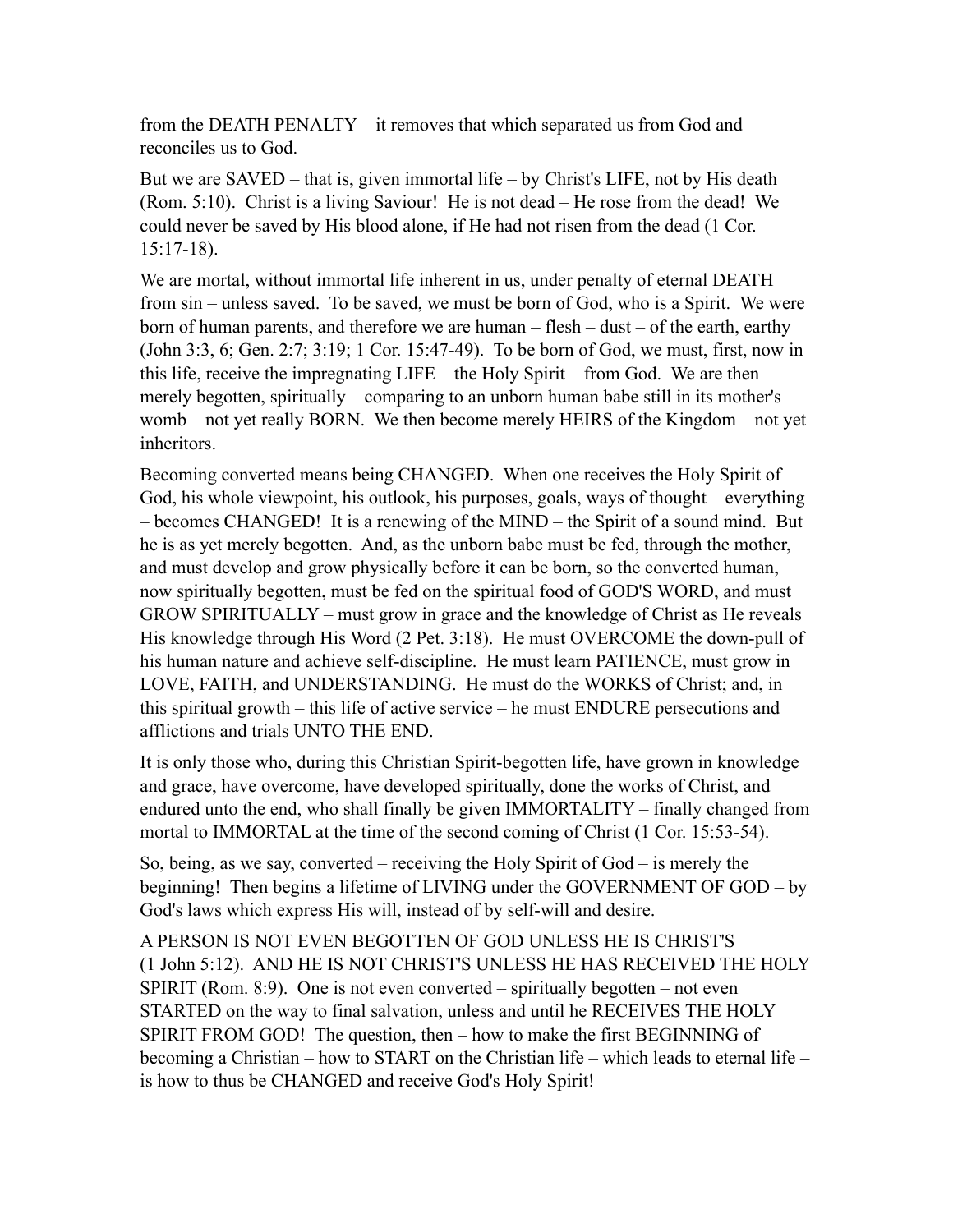#### **"What Shall We Do?"**

Notice the very beginning of the Gospel of Jesus Christ (Mark 1:15). Jesus said, "REPENT ye, and BELIEVE the gospel". The very first words He proclaimed, at the very beginning of His Gospel, were to command the TWO CONDITIONS to becoming a Christian: REPENTANCE, and FAITH. Those are the two things we must do! Repentance is toward GOD. Faith is toward Christ. Repentance means to quit sinning, and sin is the transgression of God's spiritual LAW – so repentance means to begin living according to God's Commandments! And Jesus said "believe the GOSPEL". And the GOSPEL is the Good News of the Kingdom of God – which means GOVERNMENT of God, and government means obedience to LAWS, in this case God's laws, which express the will of God – government by the WILL OF GOD, no longer by human self-will!

After Jesus had completed His earthly ministry, had paid the penalty of your sins, had risen from the dead and ascended to heaven, the Holy Spirit was sent on the day of Pentecost.

Thousands were in Jerusalem for this festival. When the Spirit of God came upon – and into – the disciples that morning, thousands came in awe and wonder at the majestic spectacle. Peter then preached the first inspired sermon of this Christian dispensation. Thousands were convicted in their hearts. They realized their lost condition. They realized Christ was indeed Messiah – SAVIOUR!

"What shall we do?" they cried out to Peter and the disciples. "HOW SHALL WE BE SAVED?"

Peter was now inspired. The answer came straight and direct! "REPENT"!, shouted the inspired Peter in great power, "AND BE BAPTIZED, EVERY ONE OF YOU IN THE NAME OF JESUS CHRIST FOR THE REMISSION OF SINS, AND YE SHALL RECEIVE THE GIFT OF THE HOLY SPIRIT" (Acts 2:38)!

There are the conditions – JUST TWO – the same as Jesus gave them at the very beginning of His Gospel – REPENT, and BELIEVE! For one cannot be rightly baptized except he believe (Acts 8:37). Baptism is an ordinance symbolizing FAITH in the death, burial, and resurrection of Christ.

Once these conditions are complied with, God stands bound by a PROMISE to put within the repentant believer HIS SPIRIT – which means His LOVE, faith, understanding, gentleness and goodness, power, etc. – His attitude of mind – the Spirit of a sound mind – His very LIFE – the impregnation and begettal of eternal life, and the very character of God! The HOLY SPIRIT in one CHANGES one!

"For the PROMISE is unto you, and to your children ... even as many as the Lord our God shall call" (Acts 2:39).

WATER BAPTISM, THEN, IS A REQUIRED PART OF THE WAY OF SALVATION!

#### **Jesus' Example!**

Jesus in all things set us an example, that we should follow His steps. He was the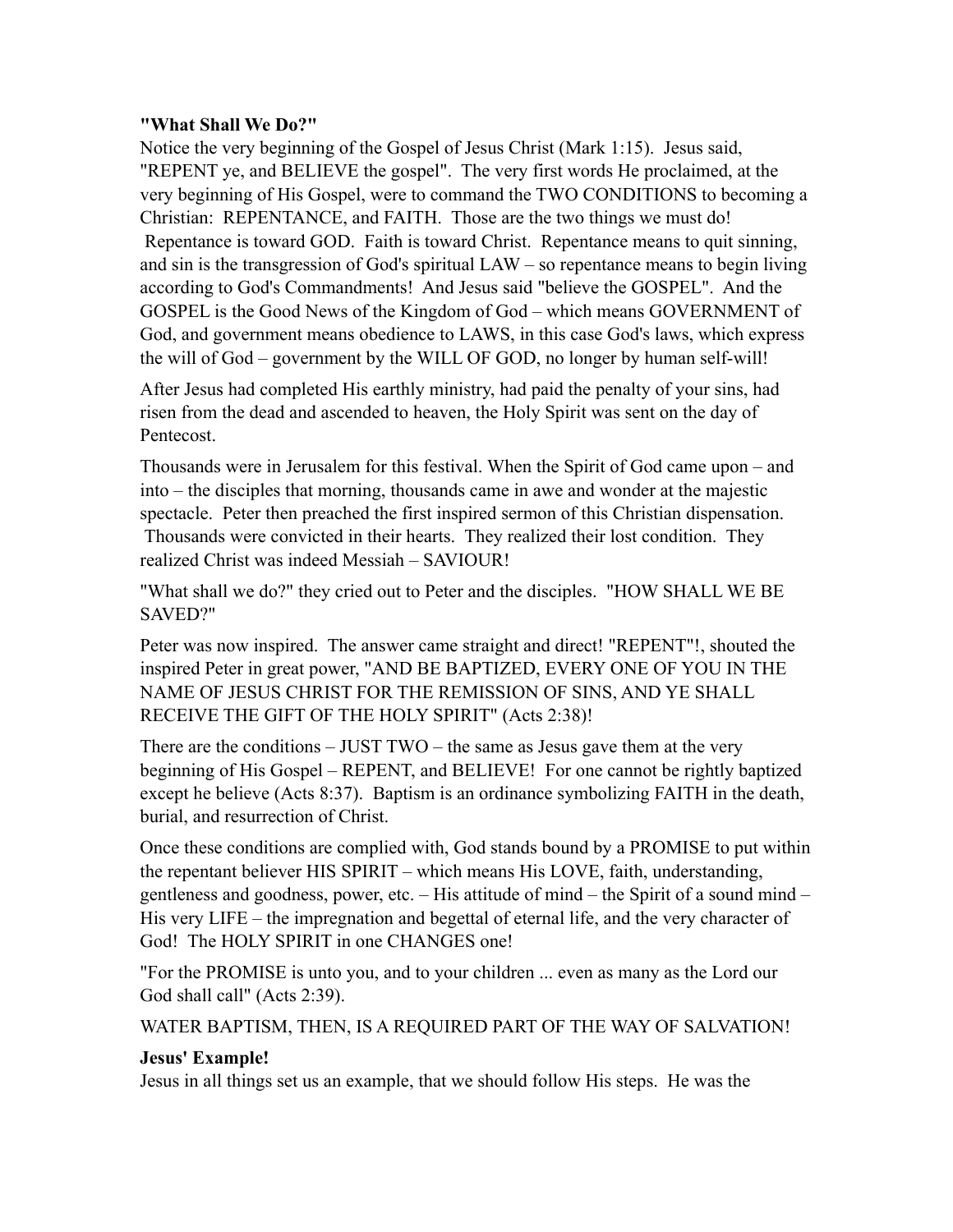example for Christian living for the individual, and also the living example for His called ministers (1 Peter 2:21).

Jesus, though He had committed no sins to be remitted, was baptized, setting the example for us. You'll read of it in Matthew 3:13-17. In being baptized, Jesus was immersed in water (not sprinkled or poured upon) because "Jesus, when he was baptized, went up straightway out of the water." Immediately the Spirit of God descended upon Him, in this case visibly, and a voice from heaven said: "This is my beloved Son, in whom I am well pleased." God help us, that by His help, power, and grace, we may be enabled to live such overcoming lives that He may finally say the same of us!

# **Meaning of "In the Name of Jesus Christ"**

Jesus also set the example for ministers. Did you know that Jesus baptized more disciples than John the Baptist?

Listen: "After these things came Jesus and his disciples into the land of Judaea; and there he tarried with them, and baptized .... When therefore the Lord knew how the Pharisees had heard that Jesus made and baptized more disciples than John, (Though Jesus himself baptized not, but his disciples) ..." (John 3:22 and 4:1-2).

There is an important meaning here. Actually Jesus did not do the physical work of baptizing these people Himself – He had His disciples do it for Him! And what they did, by His authority and command, is attributed to Him! So it was considered as if Jesus Himself had baptized them.

Here is a most important truth. His disciples did the baptizing IN HIS NAME – that is, in His stead – they did it for Him, by His authority – and that was considered just the same as if Jesus had actually done it Himself! In fact, the Holy Spirit actually inspired the direct statement that Jesus baptized more disciples than John. When, at His direction, and by His authority, His chosen disciples, chosen by Him, did it for Him, it is considered that JESUS did the baptizing. He did it, in other words, by and through His disciples!

To ask for anything in prayer, or to do or perform anything, IN THE NAME OF JESUS CHRIST, is to ask or do it BY HIS AUTHORITY. It is to act for Him. To do it for Him, in His stead. It is acting as if by power of attorney to act FOR Him. It implies He has delegated that authority to us. And indeed He has! For we are commanded to do all things IN THE NAME OF CHRIST!

# **Jesus Commanded Baptism**

Keep in mind the clear picture of the true GOSPEL. The true Gospel of Jesus Christ is the Message which GOD SENT to the world, and Christ was the divine Messenger who brought and proclaimed it. It was not primarily a Message about Himself, but about the Kingdom – the GOVERNMENT – of God. Jesus devoted three-and-a-half years to teaching this Message to His twelve apostles.

After His resurrection, Jesus gave them the final GOSPEL COMMISSION for this age, and in it He commanded baptism as an obligatory ordinance for this Gospel dispensation: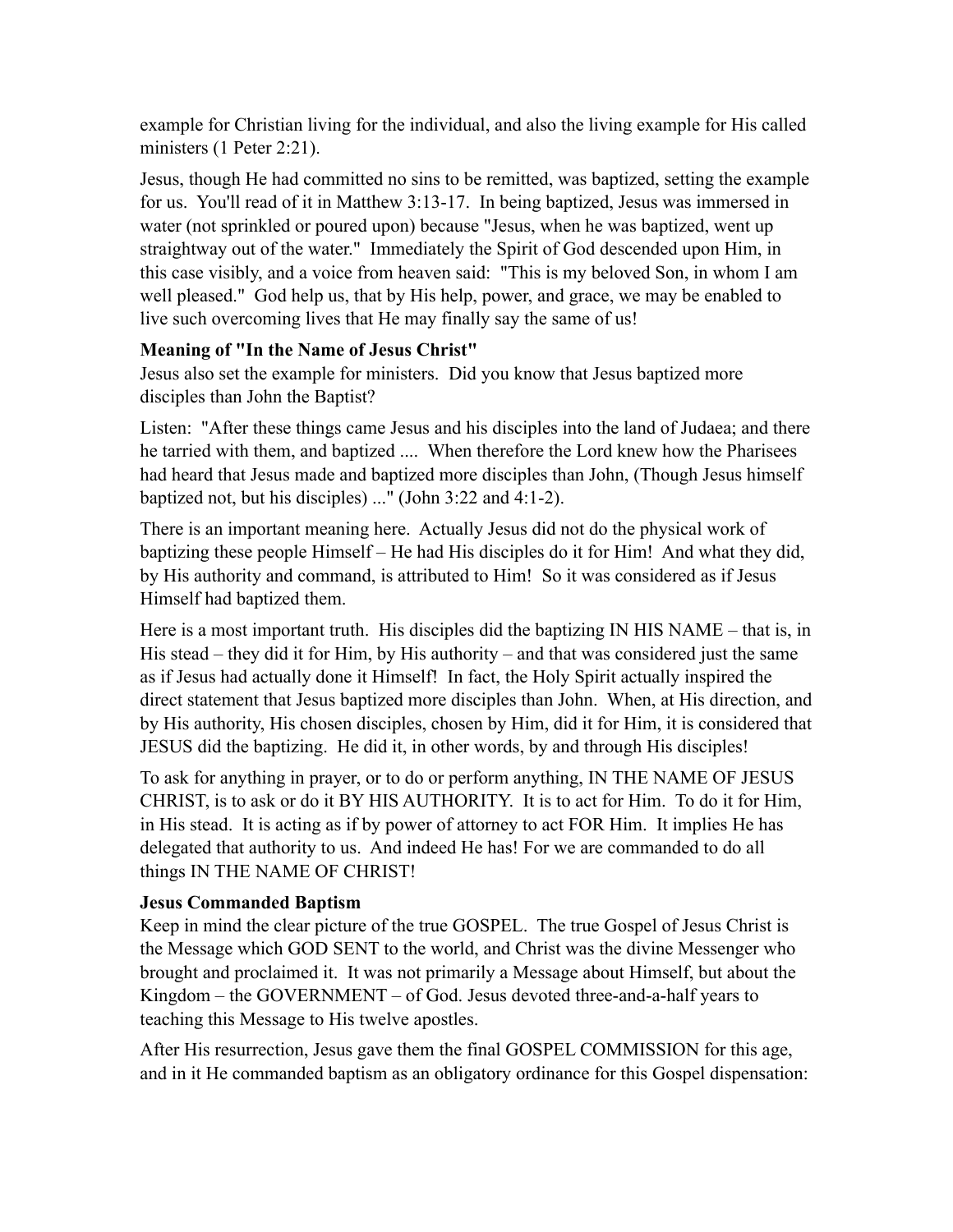"And he said unto them, Go ye into all the world, and preach THE GOSPEL" (the Message God sent and Christ proclaimed) "TO EVERY CREATURE. He that believeth, and is baptized, shall be saved; but he that believeth not shall be damned" (Mark 16:15-16). Note these points: The GOSPEL to be preached was not the present-day message ABOUT the Person of Christ, but the Message He brought and preached – the Good News of the GOVERNMENT of God. What is it necessary to BELIEVE to be saved? That which is preached – the GOSPEL! When even the preachers today do away with God's LAW, and therefore the government (Kingdom) of God – for there can be no government without law – they deny that which must be believed to be saved – and their followers cannot be saved, but are deceived! And, also, it is "he that is baptized" that shall be saved. It's part of the divine Commission – a required ordinance for salvation!

Notice Matthew's version of the Great Commission:

"Go ye therefore, and teach all nations ...." Surely the disciples were to teach these nations that which Jesus had taught them – the Message God had sent Him to deliver and proclaim to the world – the Good News of the government of God – a Message that has not been preached for 1800 years or more! "... Baptizing them in the name of the Father, and of the Son, and of the Holy Spirit: teaching them to observe all things whatsoever I have commanded you" (Matt. 28:19-20).

Here again, in the final Great Commission for preaching the Gospel in this age, Christ commanded BAPTISM. And here He specifically stated "in the name of the Father, and of the Son, and of the Holy Ghost" [Spirit]

#### **In Name of Jesus Only**

Since some today are being baptized over again "in the name of Jesus ONLY" in order to eliminate the Father, and the Holy Spirit, this should be considered here. The contention of these people is that this passage in Matthew 28:19 is the only place in the Bible where the names of the Father and the Holy Spirit are commanded. They argue that a thing must be established "in the mouth of two or more witnesses," and since they claim there is but this one witness to this command, it must be rejected. All other passages mention only the name of Jesus.

The explanation is that two or more witnesses are required only in the case of HUMAN testimony – where one accuses another. That instruction does not apply to the divine Witness, as inspired by the Holy Spirit, and to assume it does is surely close to blasphemy against the Holy Spirit! On the contrary, "ALL scripture is given by inspiration of God, and is profitable ...." And, THE SCRIPTURE CANNOT BE BROKEN! If you can break, disprove, reject, or throw out this one scripture, you can reject all the rest!

In this passage, the word translated "in" should properly be translated "into." The meaning, then, is that repentant believers are baptized INTO God the Father, and into Christ the Son, and into the Holy Spirit. But the one who plunges the new believer under the water performs the act IN THE NAME OF – that is, by authority of, JESUS CHRIST. Why? Because Jesus said "ALL POWER" – and that includes all authority – "is given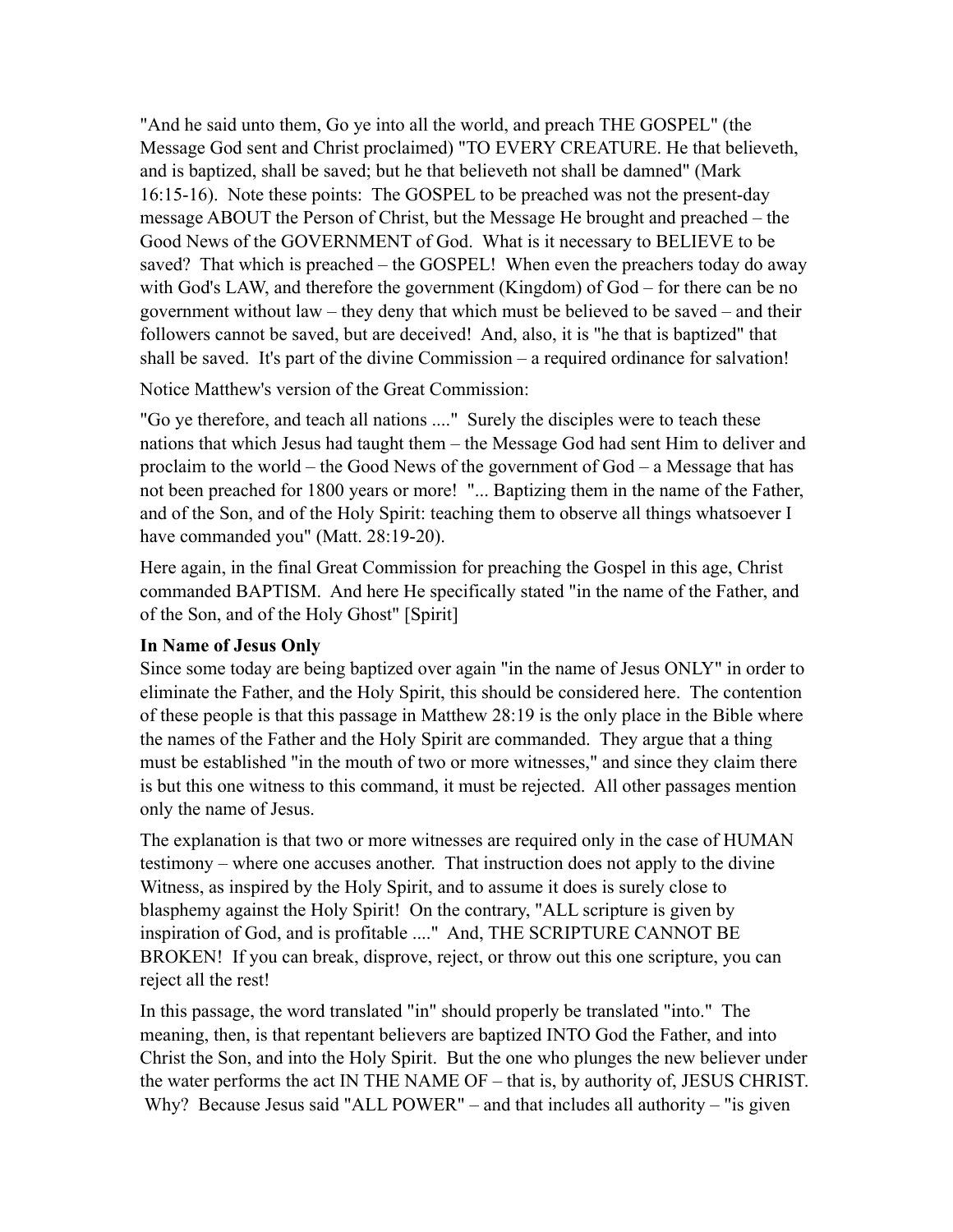unto me in heaven and in earth." He has ALL authority! Either we do it by His authority, or else we are doing it without any authority.

#### **New Testament Ordinance**

The apostles understood this as a divine Commission and Command. They carried it out. They always baptized repentant believers.

The first inspired sermon after the Holy Spirit came to convert Peter and the apostles was mentioned above. Peter commanded all to repent, and to be baptized.

And "they that gladly received his word were baptized: and the same day there were added unto them about three thousand souls" (Acts 2:41).

"Then Philip went down to the city of Samaria, and preached Christ unto them ... But when they believed Philip preaching the things concerning THE KINGDOM OF GOD, and the name of Jesus Christ, they were baptized, both men and women" (Acts 8:5, 12).

Some, who do not believe in water baptism, may say this baptism was not with water, but with the Holy Spirit. But later, when the apostles sent Peter and John down to these people at Samaria, they, "when they were come down, prayed for them, that they might receive the Holy Spirit: For as yet he was fallen upon none of them: only they were baptized in the name of the Lord Jesus" (vv. 15-16).

None of them had been as yet baptized with the Holy Spirit – yet they already were baptized. Since they had not been baptized with the Holy Spirit, obviously they had been baptized in water.

#### **Baptism Definitely Commanded**

As Peter preached the first inspired sermon after the coming of the Holy Spirit, and commanded baptism – to the Jews in Jerusalem, so God sent Peter also to first preach the Gospel to the Gentiles ten years later. It was at the house of a very devout Gentile, Cornelius. But devout though he was, he did not understand – did not have saving KNOWLEDGE. He knew no better than to fall down at Peter's feet and worship him, a mere man. God had sent Peter to instruct him.

Peter preached to Cornelius' family, "The word which God sent" – the Message God sent by Jesus Christ as Messenger. And "while Peter yet spake these words, the Holy Spirit fell on all them which heard the word" (Acts 10:44). In verse 45 it is termed "the gift of the Holy Spirit." The word "ALSO" indicates the same "baptism" with the Holy Spirit as Peter and the apostles had received. In Acts 11:15-17 it is plainly described as the SAME "baptism" with the Holy Spirit the apostles had received. Now these had received the "baptism" with the Spirit.

"Then answered Peter, Can any man forbid WATER, that these should not be baptized, which have received the Holy Spirit as well as we? And he commanded them to be baptized in the name of the Lord" (Acts 10:46-48).

Here is a definite inspired COMMAND to be baptized in WATER.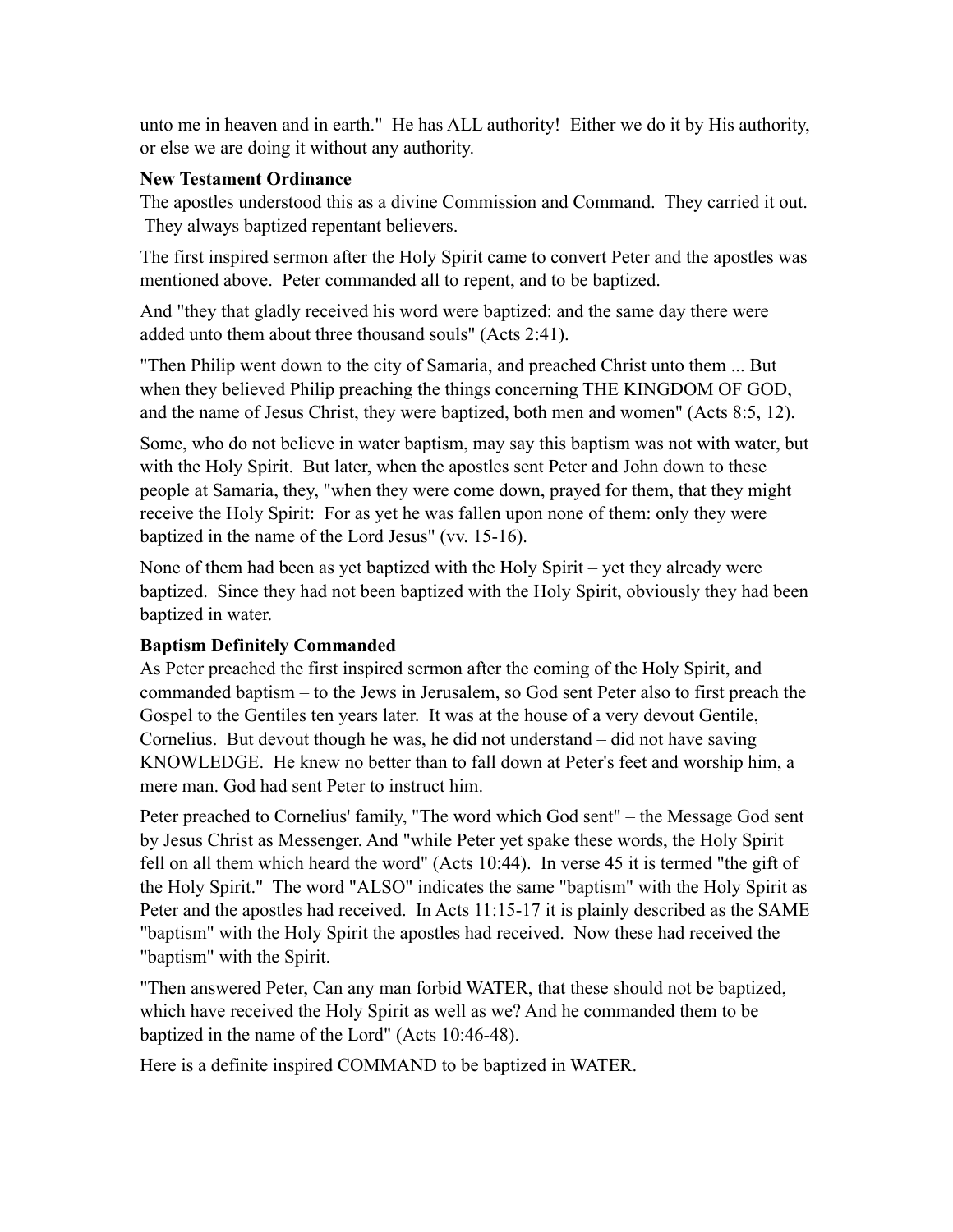## **Immersion, Sprinkling, or Pouring?**

As in all other points of doctrine, the churches today are in utmost confusion – some practicing pouring, some sprinkling, some immersing. Some say it makes no difference. Those who sprinkle usually apply it to children.

The word "*baptize*" is not an English word. It is a Greek word. The New Testament was written in the Greek language. In translating it into English, the translators left this Greek word untranslated. Literally, in the Greek, the word is "*baptizo*". The definition of this word is "IMMERSE." It means to plunge into, put into, dip. It does not mean "to sprinkle" or "to pour." The Greek word for "sprinkle" is "*rantidzo*", and "to pour" is "*cheo*" in Greek. The Holy Spirit did not inspire the use of these words, but *baptizo*, meaning IMMERSE, PUT INTO.

## Therefore sprinkling or pouring IS NOT BAPTIZING!

When one understands the meaning of the words inspired, it is silly to talk about "which form or mode of baptizing shall we use – sprinkling, pouring, or immersing?" It is as ridiculous as to ask which form of IMMERSING shall we use – sprinkling, pouring, or immersing? Or as to ask "which form or mode of skiing shall we use – swimming, iceskating, or skiing? Swimming and ice-skating are not skiing. Sprinkling and pouring are not baptizing.

John baptized around about Aenon near Jerusalem, "because there was much water there" (John 3:23). He would have needed only a cupful to sprinkle, or a pitcherful to pour – but baptizing required "MUCH WATER" in a river. Also this verse indicates John baptized the subject with much water, not by pouring a cupful of water on the subject.

Jesus set us an example – there was no other purpose in His baptism – and He was put down into the water, for He went up OUT OF the water. Both Philip and the eunuch went down INTO the water (Acts 8:38). There was no reason whatever for Philip to go actually into the water, except for the reason there was no other way he could plunge the eunuch INTO the river. They came up out of the water (vs. 39).

#### **The Meaning of Baptism**

Baptism is a BURIAL, and a RISING from a grave. Notice Colossians 2:12. "Buried with him in baptism, wherein also ye are RISEN with him through the faith of the operation of God, who hath raised him from the dead." Neither sprinkling nor pouring is a burial, and one rises up out of neither. They do not picture the symbolic meaning of baptism, and therefore are meaningless.

When one is plunged INTO the water, he is in a watery grave. He would not live ten minutes unless brought up out of the water – unless RISEN from this watery grave. Therefore a person immersed in water is in a literal grave.

Notice further: "Know ye not, that so many of us as were baptized into Jesus Christ were baptized into his death? Therefore we are buried with him by baptism into death: that like as Christ was raised up from the dead by the glory of the Father, even so we also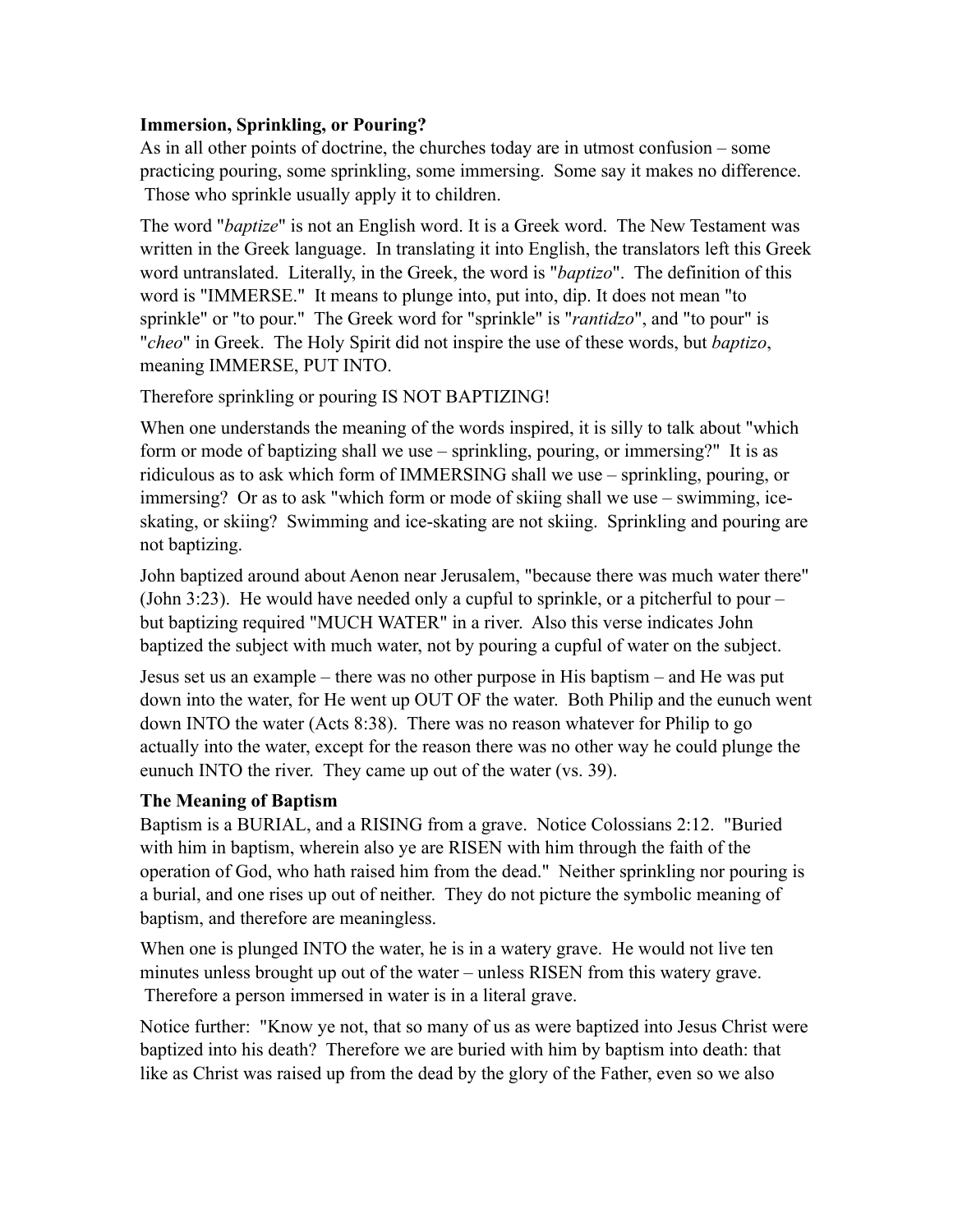should walk in newness of life. For if we have been planted together in the likeness of his death, we shall be also in the likeness of his resurrection" (Rom. 6:3-5).

There is the beautiful symbolism – the real meaning of baptism. It pictures, in symbol, the death, burial, and resurrection of Christ.

But it is a DUAL picture, as all things in God's Plan are DUAL in operation. It also pictures the crucifixion of the old self (vv. 6-7), or of the sinning life, the burial of this sinning self, and the coming up out of this watery grave, symbolic of a CHANGED person resurrected to a new, righteous, spiritual life in Christ Jesus.

Going down into the water pictures the DEATH of Christ, and of the old self.

Burial in the water pictures the BURIAL of Christ, and of the old self.

Coming up out of the water pictures Christ's RESURRECTION, and a spiritually resurrected person walking henceforth "in newness of life".

Water baptism is the ordinance ordained of Christ by which we express our FAITH in Christ as Saviour – our ACCEPTANCE of His death, burial, and resurrection for us, and our repentance of the old life and burial of it, rising to new and higher life henceforth. It is a beautiful ordinance, full of meaning!

# **Not Baptized Into a Denomination**

Notice carefully, too – we are "BAPTIZED INTO JESUS CHRIST" (vs. 3, above), or, as Jesus expressed it in Matthew 28:19, into the Father, Son, and Holy Spirit – NOT INTO SOME CHURCH ORGANIZATION OR DENOMINATION.

In many sectarian churches today the minister will refuse to baptize one except into his church – his group or organization of human beings. That is not proper baptism. We are to be baptized into the DIVINE FAMILY – the family of God. And it is to be done "in the name" – by the authority – of Jesus Christ.

Baptism has degenerated in many churches into a rite or ceremony of entrance into the fellowship of that sectarian organization – nothing more than a rite by which one joins a lodge or social club!

Note well these facts: One may "join" a lodge, social club, or organized group of MEN (and most churches today have degenerated into social societies). But ONE CANNOT JOIN THE TRUE CHURCH OF GOD! You cannot GET in of your own accord! No, GOD MUST PUT YOU IN – no man can do it – you cannot do it yourself!

How does one gain entrance into the true CHURCH? "By ONE SPIRIT are we all baptized into [PUT INTO] one body" – the Body of Christ, the true Church of God. "Baptize" means "PUT INTO". When we receive the Holy Spirit of God to change us – to make us as new creations in Christ – it is the impregnation of eternal LIFE from God. It is the very **life-germ** from God the FATHER. It is the Spirit of sonship whereby we become HIS CHILDREN, and may call Him "FATHER" (Rom. 8:14-15). The CHURCH OF GOD is the Household of God – composed of GOD'S CHILDREN. We do not become His children until begotten of Him – until we receive His Spirit – His Nature –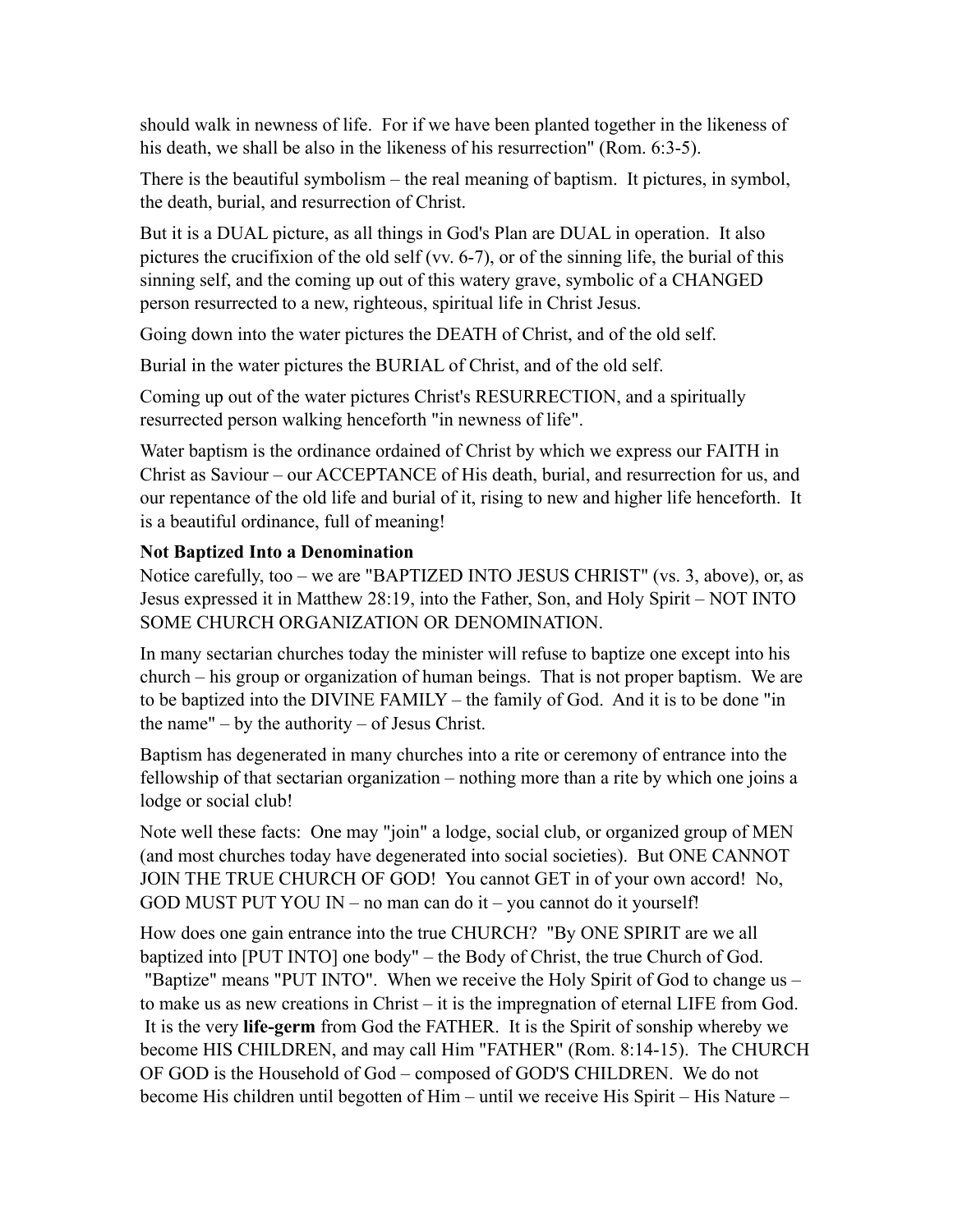His Life. When we receive His Spirit, therefore, we are automatically PUT INTO His family – HIS CHURCH! Joining one of the social clubs called churches does not put one into GOD'S Church!

Now water baptism is a required CONDITION to receiving the Holy Spirit. At Samaria, and again at Ephesus, they did not receive the Holy Spirit until after they were baptized in water (Acts 8:14-17; 19:1-6). True, at Cornelius' house they did receive the Holy Spirit, and thereby were baptized BY the Spirit into the CHURCH before water baptism – but Peter immediately commanded water baptism. This was a rare exception to the rule.

BUT THERE IS NO PROMISE THAT ANYONE WILL RECEIVE THE HOLY SPIRIT UNTIL BAPTIZED IN WATER – even though God in His wisdom and love may on rare occasions make an exception. The command is, "Repent, and be baptized" – and THEN "ye shall receive the gift of the Holy Spirit."

## **The Thief on the Cross**

Is baptism essential? How about the "thief on the cross"?

The answer is, GOD COMMANDS WATER BAPTISM. The water baptism is not the thing that saves us. While it is commanded "for the remission of sins," yet it is merely symbolic of that which remits our sins – the DEATH OF CHRIST. While also it pictures His resurrection, by which we are finally SAVED, it is merely the symbol, not the reality.

The true explanation is that the "thief on the cross" was unable to be baptized. And since baptism is not the thing which saves us from the death penalty, makes us righteous, or imparts eternal life, he did not lose salvation because of circumstances out of his control. God makes allowance for such cases.

But God commands water baptism; and for one WHO IS ABLE to either defy the command and refuse, or neglect, or even put off obedience to this command until too late, certainly would be an act of disobedience which would impose the PENALTY of sin, and cause loss of salvation.

You need not worry about the thief on the cross – or one utterly UNABLE to be baptized. You need be MUCH concerned, however – you who are able – about obedience to the command. It is essential to salvation inasmuch as God commands it, and noncompliance is disobedience which would mean loss of salvation.

#### **How Long Should We Wait?**

This brings us to the question – how soon must we be baptized?

One or two denominations insist it be put off until the candidate has PROVED HIMSELF – has proved he has the Holy Spirit and is living a righteous spiritual life – or has come to certain spiritual KNOWLEDGE. One denomination will not baptize people until they come to "see" and accept God's LAW, and many of this denomination's doctrines, and usually there is a six-months' probation period.

Paul says God's Law "IS SPIRITUAL," and that the carnal (unconverted) mind is not subject to the Law and CANNOT be (Rom. 7:14 and 8:7). The order of God is: 1st)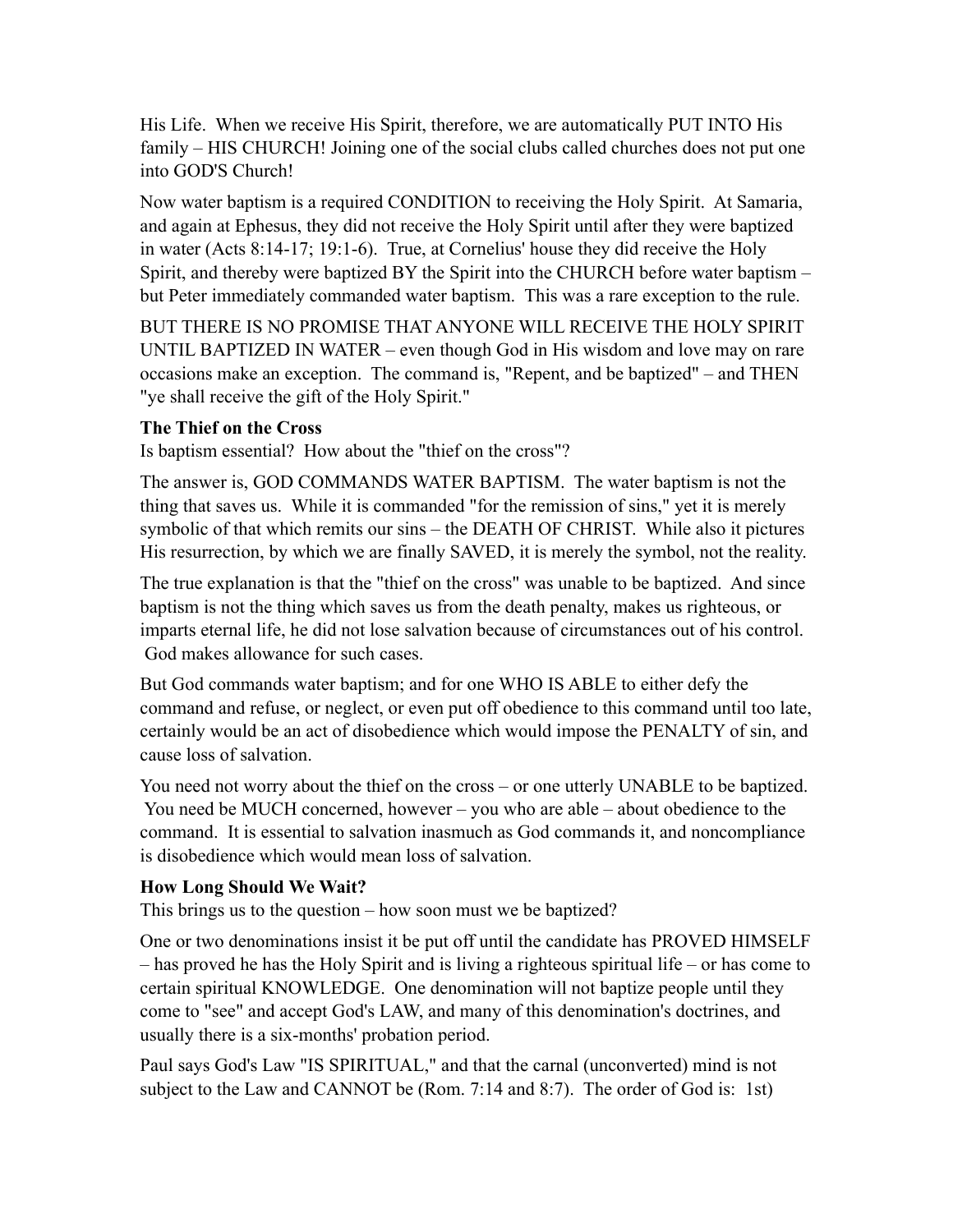preach the Gospel, leading to a conviction of sin in the hearts of those God calls, leading to REPENTANCE and FAITH in Christ; 2nd) BAPTISM; and 3rd) they shall receive the HOLY SPIRIT, which renews their minds, teaches them, reveals spiritual truth. Since one cannot spiritually understand God's spiritual Law or spiritual things UNTIL he receives the Holy Spirit, and he must be baptized before he has a promise of the Holy Spirit, he should be baptized first. EVERYONE knows he has sinned, and lived contrary to God's will, though he may not have spiritual understanding of God's will. God can grant repentance to a carnal mind before the conversion of that mind. One does not need a spiritual college education in Bible knowledge to repent and be baptized into Christ. Jesus' order of events was, 1) PREACH THE GOSPEL, 2) BAPTIZE repentant believers, 3) TEACH THEM THE COMMANDMENTS (Matt. 28:19-20).

Therefore, how long should baptism be put off?

The answer is, just as soon as one has been convicted in his heart of his past sins and sinful life – just as soon as one realizes his own way of life has been WRONG, and becomes sick and tired of it, and turns from his own ways and wants to find GOD'S WAYS and live them, truly REPENTS of his past life of sins, and BELIEVES in and ACCEPTS Jesus Christ as personal Saviour, and the One whom he must obey henceforth, and WANTS TO TURN TO THE CHANGED, DIFFERENT, NEW AND HAPPY LIFE OF FAITH IN CHRIST JESUS, and to become a child of God – then that person should be baptized IMMEDIATELY if possible – and if this is not possible, then AS SOON as a true servant of God is available to perform the baptism.

# **Baptism Should Never Be Delayed**

It might be neglected until too late! In every case recounted in the New Testament, repentant believers were baptized IMMEDIATELY.

On the day of Pentecost, 3,000 were baptized THAT SAME DAY. Philip baptized the eunuch AT ONCE. God sent Ananias to baptize Saul, whose name was changed to Paul, the apostle. Immediately on meeting him, Ananias said: "And now WHY TARRIEST THOU? arise, and be baptized, and wash away thy sins, calling on the name of the Lord" (Acts 22:16). Paul baptized the Philippian jailer and those in his house "the same hour of the night" – and it was after midnight (Acts 16:33). They did not even wait until daylight!

# **Should Children Be Baptized?**

One cannot be baptized until after he has fully REPENTED. Only those who BELIEVE, both the true GOSPEL (the Message Jesus preached, which is the Kingdom, or Government of God) and on JESUS CHRIST as personal Saviour, can be baptized (see Acts 2:38; 8:37; 16:31).

Children have not reached that maturity where they have the self-discipline to truly repent, and believe. I am thinking of instances in which children, 8 to 12 years old, were baptized by others against my objections and protests, and without exception, those children soon became more unruly, more disobedient, more sinful, than before.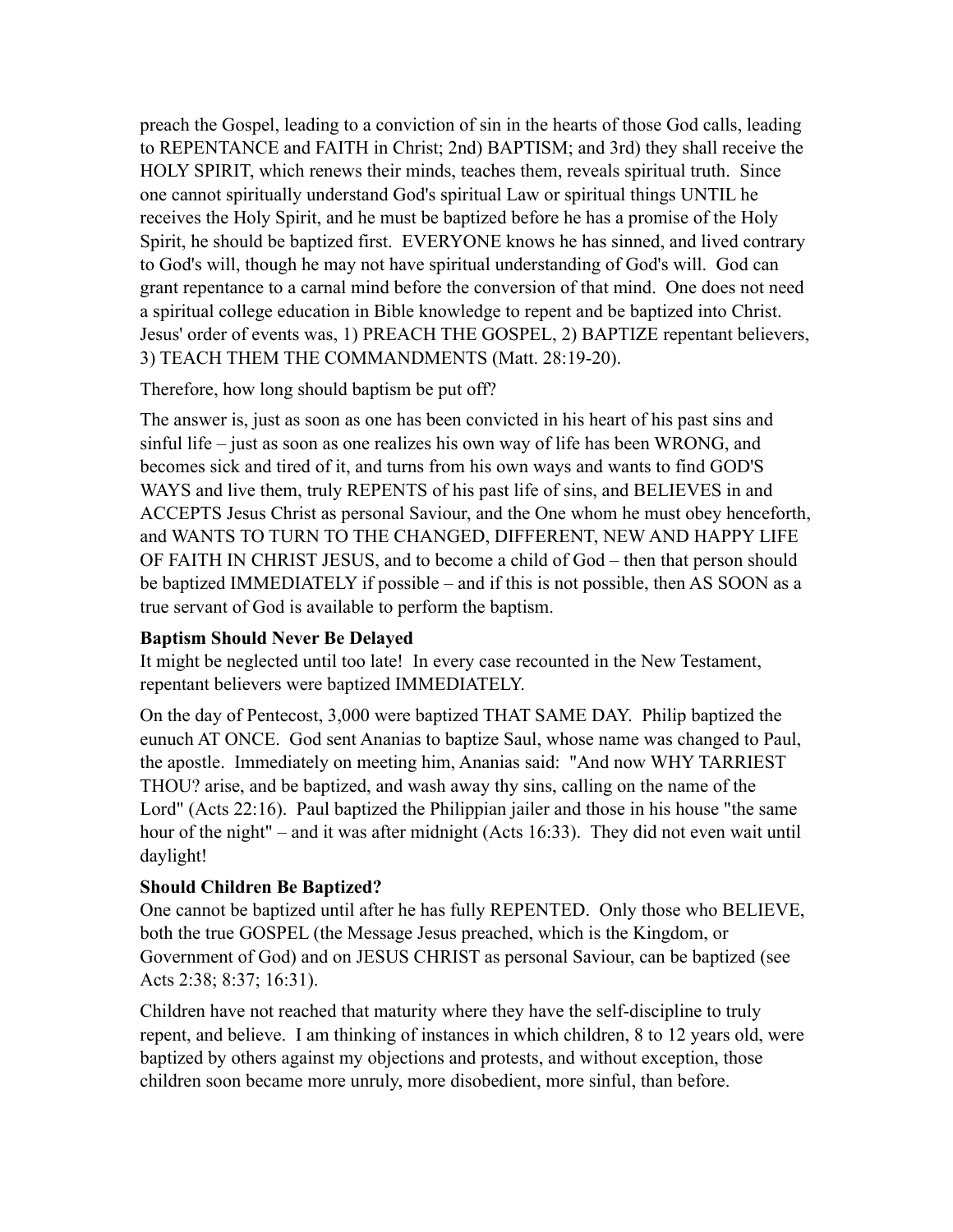When some Samaritans repented at Philip's preaching, "they were baptized, both men and women" (Acts 8:12). Only the adults were mature enough to be ready for baptism.

The average mind does not mature until about age 25 – though there are often exceptions. Some few mature and become sober and serious in life outlook by 16, or on rare occasions, even younger.

An immature mind may experience an emotional feeling of temporary remorse, and this may be falsely construed as REPENTANCE when it is only momentary, soon forgotten. It is like "puppy-love." How many teenagers, 13 to 17, have a number of temporary emotional experiences of feeling sure they are "in love." Of course they themselves feel sure of it, and cannot be talked out of it. Usually they grow out of it, but in rare cases, of course, they may really "know their minds" – though this is the rare exception, not the rule. So with repentance and belief.

The child who is baptized may be ever so serious about it at the time. But when that child grows older, he or she undergoes an entirely new experience in life – comes under "teen-age" influences which are quite different today than one or two generations ago – must meet many temptations peculiar to energetic, dynamic, restless, excitement-craving youth in the blooming flower of sex- appeal. Experience shows not one in perhaps a hundred can be truly "converted" prior to this age and REMAIN converted, and constantly GROWING SPIRITUALLY, closer and closer to Christ and His Kingdom, through these trying years.

There can be no set rule about the proper age for baptism. It is almost impossible to be ABSOLUTELY SURE about young people under 21 or 25 – and especially under 18 – and unless POSITIVELY SURE that such a one has really repented of self-will, selfdesire, and the ways of this world, such a one should be encouraged to live according to God's Word, but refrain from baptism until SURE. John the Baptist insisted on candidates bringing forth "fruits meet for repentance" – or PROVING their repentance by THE FRUITS in their lives.

Youngsters should let a few years of such fruits PROVE their repentance and permanent sincerity and earnestness. Adults should be baptized IMMEDIATELY, or as soon as possible, on real repentance and faith.

In the case of some awaiting baptism among our radio listeners and readers, unable to find a man of God qualified to baptize them, this very necessity forces them to wait until we can send them a minister. Where NECESSITY prevents immediate baptism, in such cases, or like the thief on the cross, God understands and makes allowance. But avoid all unnecessary delay.

# **[To contact a true servant of God, leave your name and contact information on the Bible Fund [contact page](http://66.147.244.197/%257Ebiblefun/?page_id=33) .]**

**Must Baptism Be Administered Only by Ordained Ministers?** Finally, who is authorized to administer baptism?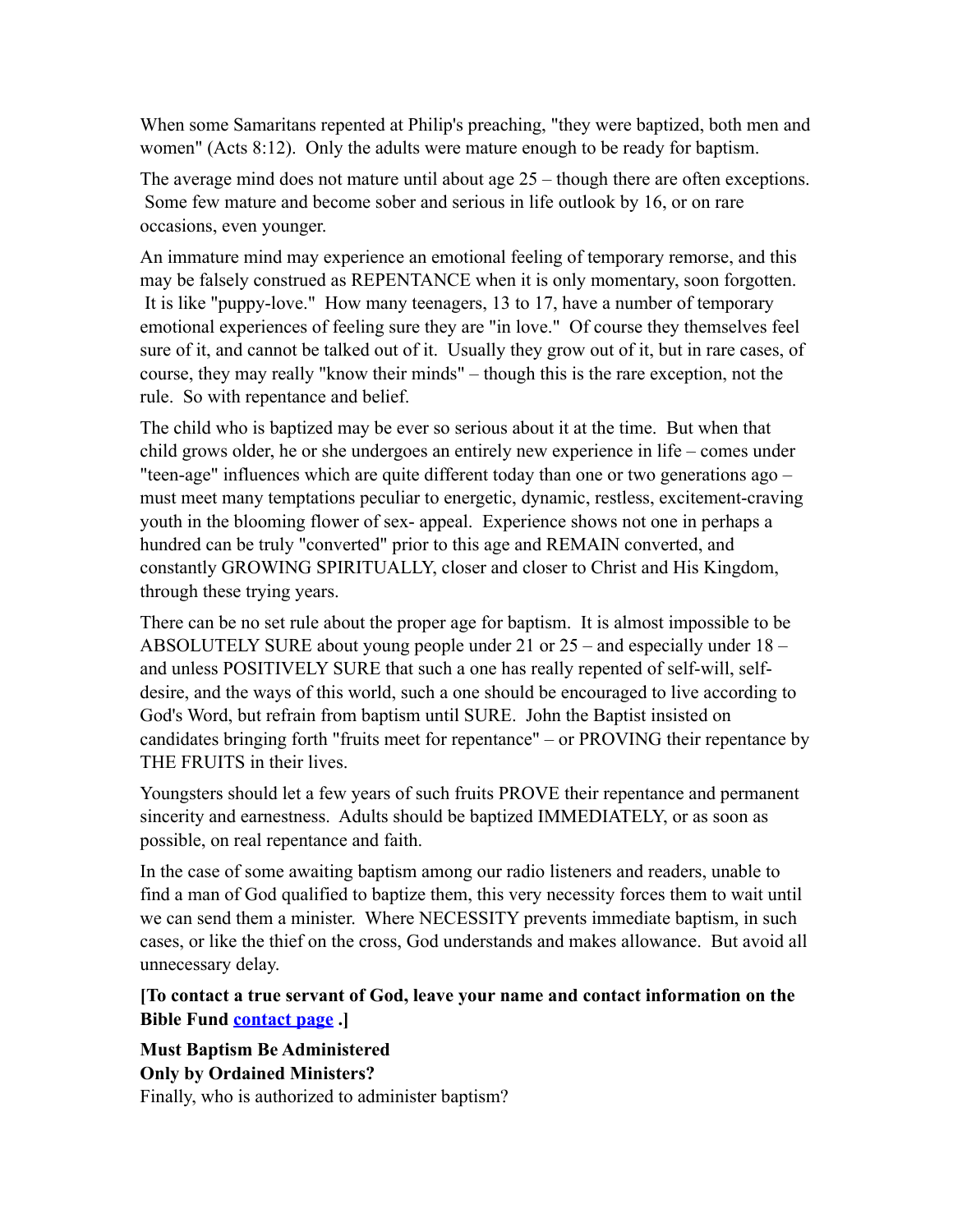Must the repentant believer be baptized ONLY by an ordained minister? How much depends upon the goodness, or belief, or spirituality of the man who performs the ordinance?

First, let us look to the example of Jesus; next, to the instructions of Christ; and then, to the teaching and practice in the early New Testament Church.

Was Jesus Himself an "ordained minister" – that is, ordained and approved by one of the popular denominations around Him? No, He was despised and rejected of them – opposed, persecuted, belittled as a non-conformist. And He baptized more disciples than John. Even John was not recognized, ordained, or sponsored in any way by any popular group or church. He was in their sight a rank outsider.

Actually, as pointed out earlier, Jesus Himself immersed no one with His own physical hands – His disciples did it for Him, by His authority. And right there is the point which answers the whole question. The one qualified to do the immersing must always perform it IN THE NAME OF JESUS CHRIST – which means by His authority, acting for Christ as His disciple.

The principle is that IT IS CHRIST WHO IS BAPTIZING YOU. The man who puts you under the water is merely performing this physical act for Christ, in His stead. You are not to look to the human man, further than to conscientiously try to go to one you honestly feel is a man of God, called of Christ, and used of Him in the work of His true Church. And if later he turns the wrong way, your salvation does not depend on that man or any other mortal man, BUT SOLELY UPON CHRIST! There is no cause to be baptized again by another man.

Always there is the chance that you may be deceived in the man you believe qualified to act for Christ in the act of baptism. If it depended upon this man, you would have to have divine powers of reading minds and hearts to be sure. You might have to be immersed fifty times before you could be absolutely sure of the man who did it – and even then you could be mistaken. Just be as careful as you can, as God gives you to see, in the man who acts for Christ in baptizing you – and then DO NOT LOOK AT THE MAN – LOOK AT CHRIST – consider that it is CHRIST who is baptizing you, by and through a human instrument. And even if the instrument turns out to be imperfect, remember all humans are imperfect, and it was done for, and in the name of the only One who ever was perfect. And since it was in reality done BY CHRIST, it should never be done over by another.

#### **Who Should Baptize?**

Now back to the example of Christ. In His own earthly ministry, He had this immersing performed for Him by His disciples. At that time they were not even converted – had not yet received the Holy Spirit- -for the Holy Spirit was not yet given (John 7:39) because Jesus had not yet ascended to heaven to send the Holy Spirit (John 16:7), which first came to enter within and convert these disciples on the day of Pentecost.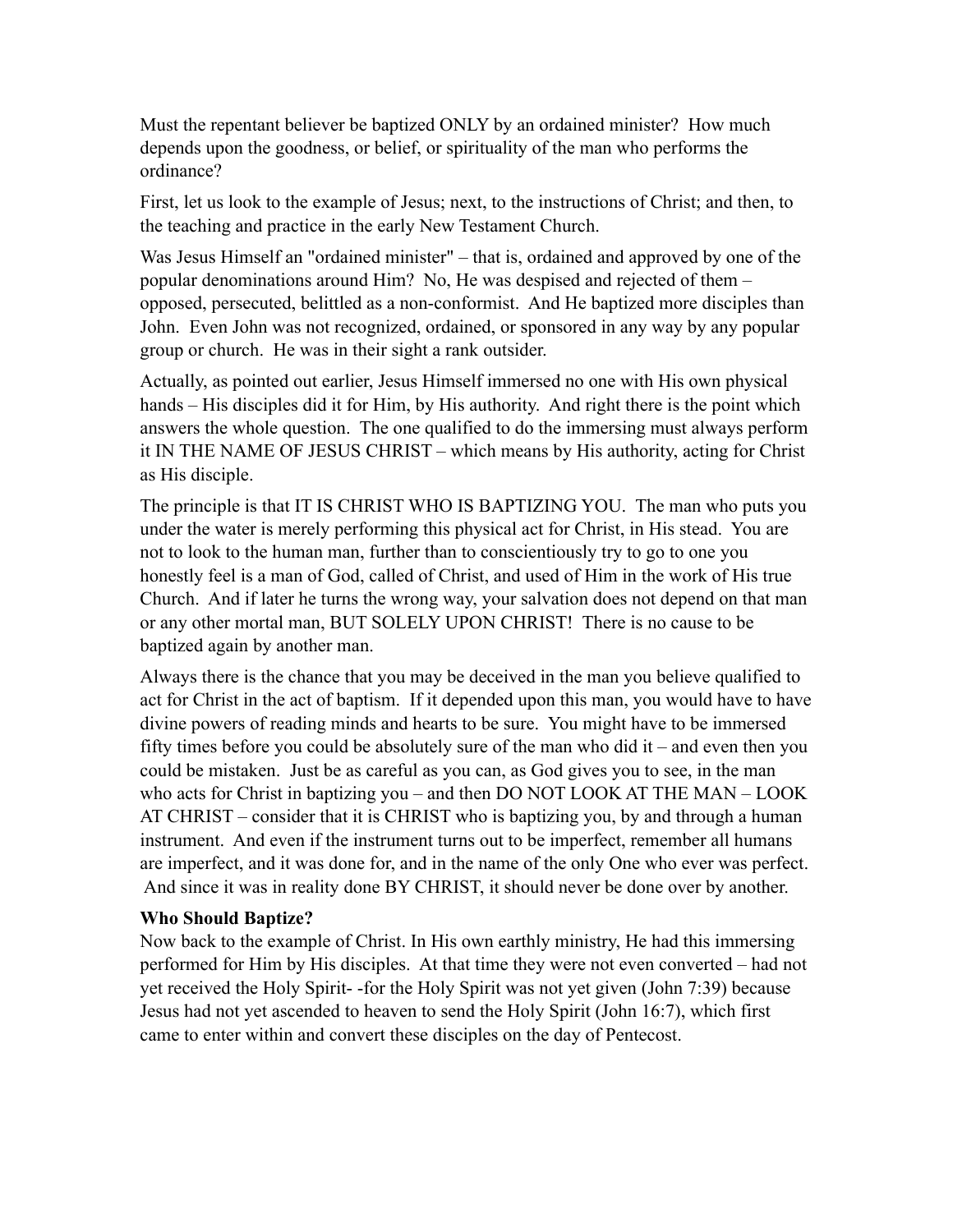Peter was their leader, and even after this baptizing, Peter denied Jesus three times. If you had been baptized by Peter in Christ's name, would you, on learning of his denial of Jesus, be baptized over again?

These men, who baptized for Jesus when He was with them in person, were not ordained ministers – were not recognized by any popular church – were merely STUDENTS of Jesus at the time, being taught, not yet prepared to be sent out as His apostles and His ministers. And the indications are they were young men, perhaps not yet old enough to be made preachers or evangelists. They were not perfect, not even converted (Luke 22:32).

Consider now Christ's teaching. Those who go forth teaching, or preaching, His Gospel (most popular denominations preach a different gospel) are the ones He commanded and commissioned to do the baptizing (Matt. 28:19-20).

Consider the example of the inspired early Church. Philip was not an apostle, or a regular minister, but merely a deacon commissioned by the Church only to perform physical acts, such as waiting on tables (Acts 6:2-5). Yet he went down to Samaria and preached Christ and His Kingdom, and the people who believed were baptized (Acts 8:5-6, 12). The text does not even state that Philip did the baptizing – he may have had some of his new converts do it.

If you study the New Testament on the point, you will see it does not appear to attach great importance as to which man puts the believer under the water, since it is considered by the one baptized that CHRIST does it. The Holy Spirit sent Philip later to baptize the eunuch (Acts 8:26-39).

However, notice that the one performing the baptism ceremony was a representative (though not necessarily an ordained minister) of the true Church of God in every New Testament case. This was the Church Jesus founded (Matt. 16:18).

#### **Paul Baptized Few**

Consider, finally, Paul's example and teaching.

The Corinthian Church was having a contention as to which man they would follow. At Corinth some wanted to follow Paul and start a church with him at the head – others wanted to follow Peter; others, Apollos.

"Is Christ divided?" asked Paul of them (1 Cor. 1:13). "Was PAUL crucified for you? Or were ye baptized in the name of Paul? I thank God that I baptized none of you, but Crispus and Gaius; lest any should say that I had baptized in mine own name. And I baptized also the household of Stephanas: besides, I know not whether I baptized any other. For Christ sent me not to baptize, but to preach the gospel" (1 Cor. 1: 13-17).

Notice, PAUL BAPTIZED VERY FEW. He had others – perhaps among them a few lay members who were not ordained ministers at all – do it for Christ. He was the called minister by whom Christ carried the Gospel to the Gentiles – through whom CHRIST as head of the Church ruled the churches which had been raised up by the preaching of Paul and the young men he taught and sent out under his direction. Paul did not consider it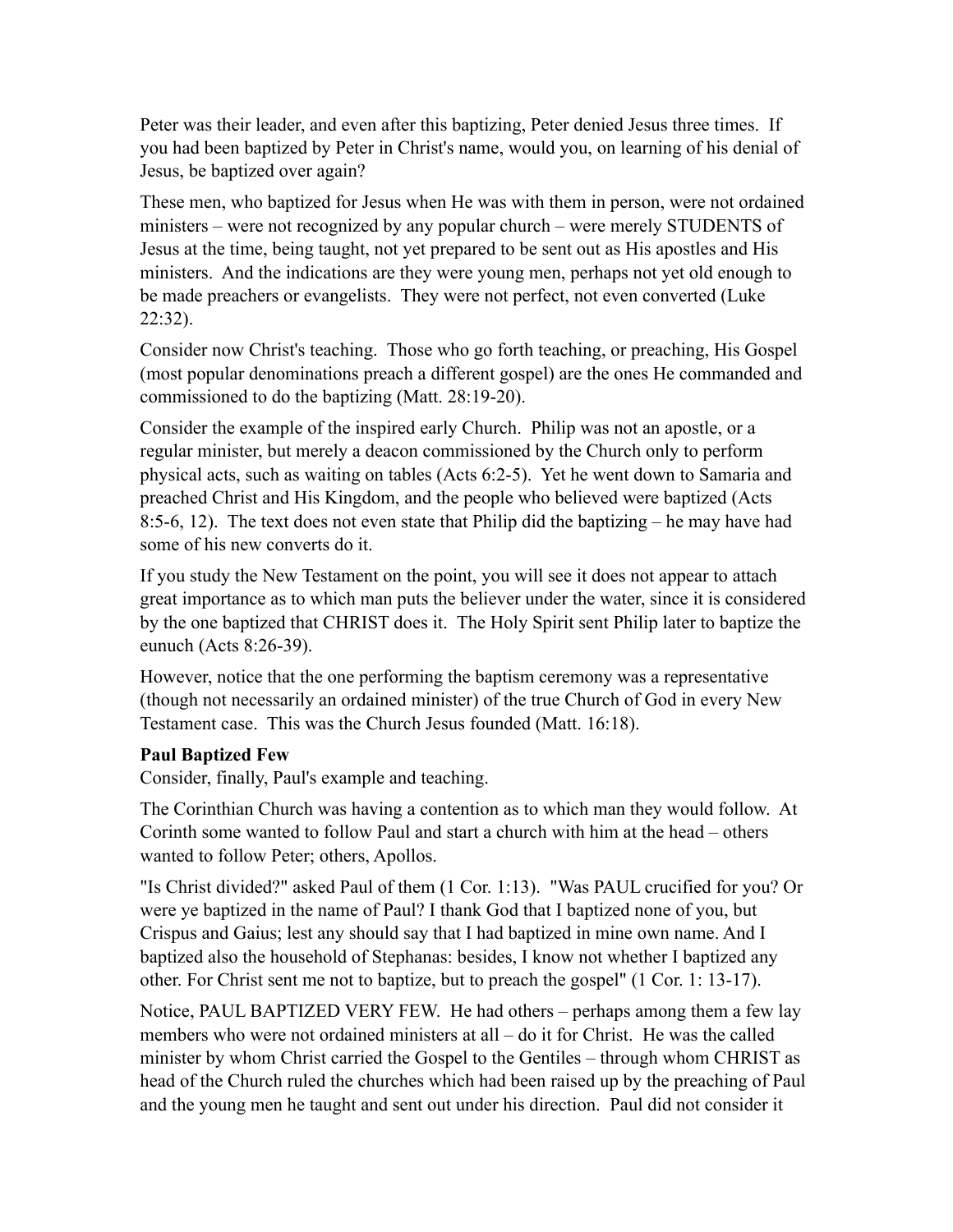important or essential that he, personally, baptize all those being converted under the ministry God carried on through his supervision. "Christ sent me not to baptize," he said. Paul had other ordained ministers and helpers do the baptizing for him – UNDER HIS DIRECTION.

[Some, today, being converted under the ministry God is carrying on through His true ministers, seem to think it important that the same minister that counseled them must baptize them.] But, as in the days of Paul, there is danger lest people get to looking too much to the person or the human instrument God is using, INSTEAD OF LOOKING TO CHRIST, THE HEAD OF THE TRUE CHURCH OF GOD.

And so, as Paul did, we today sometimes have other consecrated and dedicated nonordained men do the baptizing. It is done IN THE NAME OF CHRIST – it is really CHRIST doing it, through human instrumentality. A man does it merely as a servant, or instrument of Christ – just as performing a service, never to his own credit or glory or honor (end of text by Mr. Armstrong).

#### **Baptizing Counsel**

The Bible Fund has dedicated, consecrated, converted, servants who are available to call on you, visit in your home, answer your questions about repentance and baptism, explain the Bible to you – if you request it.

These men are all fully instructed and trained in the ordinance of baptism. Of course, they will not urge you to be baptized. God has made every human a free moral agent. God compels each to make his own decisions, and the true God will never force you to be converted.

We may be able to have one call on you quite soon, but if not, we will inform you as to when this will be possible. We would suggest that you jot down on paper the questions you are going to want to ask.

Weigh carefully the FACTS, according to your own BIBLE. Then make your decision and take what steps GOD shows you. *bƒ*

# $\mathcal{L}_\text{max}$  , where  $\mathcal{L}_\text{max}$  , we have the set of  $\mathcal{L}_\text{max}$ **ADDITIONAL READING**

 $\mathcal{L}_\text{max}$  , where  $\mathcal{L}_\text{max}$  , we have the set of the set of the set of the set of the set of the set of the set of the set of the set of the set of the set of the set of the set of the set of the set of the set of

*[And now you should read the following publications: Just What Is the Church?, What Is](http://biblefund.org/what_is_real_repentance.htm)  Real Repentance? These publications are listed in the Study Topics portion of the Bible Fund website.*

 $\mathcal{L}_\text{max}$  , and the contribution of the contribution of the contribution of the contribution of the contribution of the contribution of the contribution of the contribution of the contribution of the contribution of t

#### **Disclaimer**

Through this website you are able to link to other websites which are not under the control of the Bible Fund. Also, we may refer to other sources on the Web. The inclusion of any link does not necessarily imply a recommendation or endorsement of the views expressed within those sites.